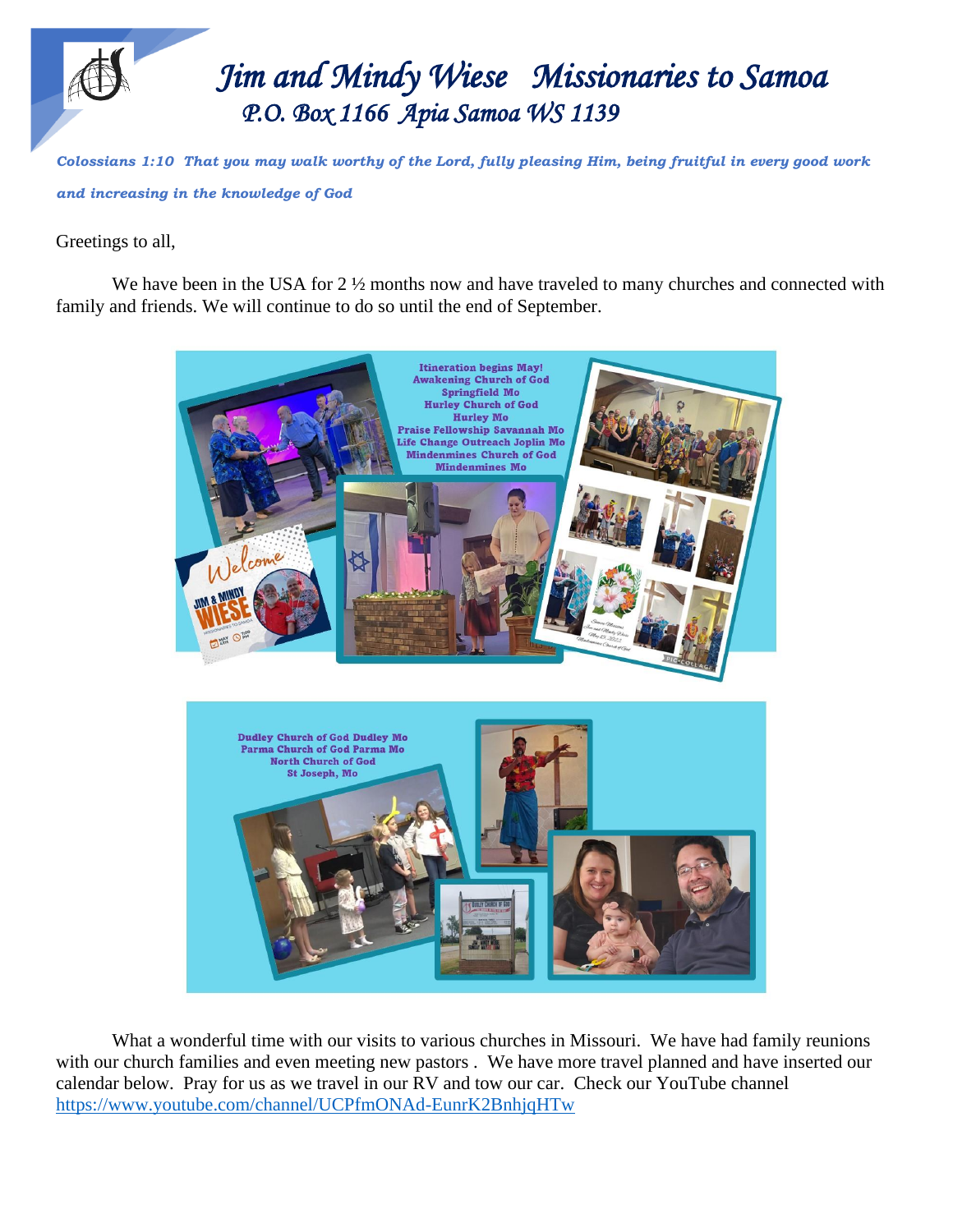



We continue to pray and communicate with our friends in Samoa. These are pictures from Mother's Day celebrations from a few churches. Great Harvest Church of God , At His Word Church, and Vaimea Independent Assembly of God. Then we had to add a picture of Eddie and his mom and brother.

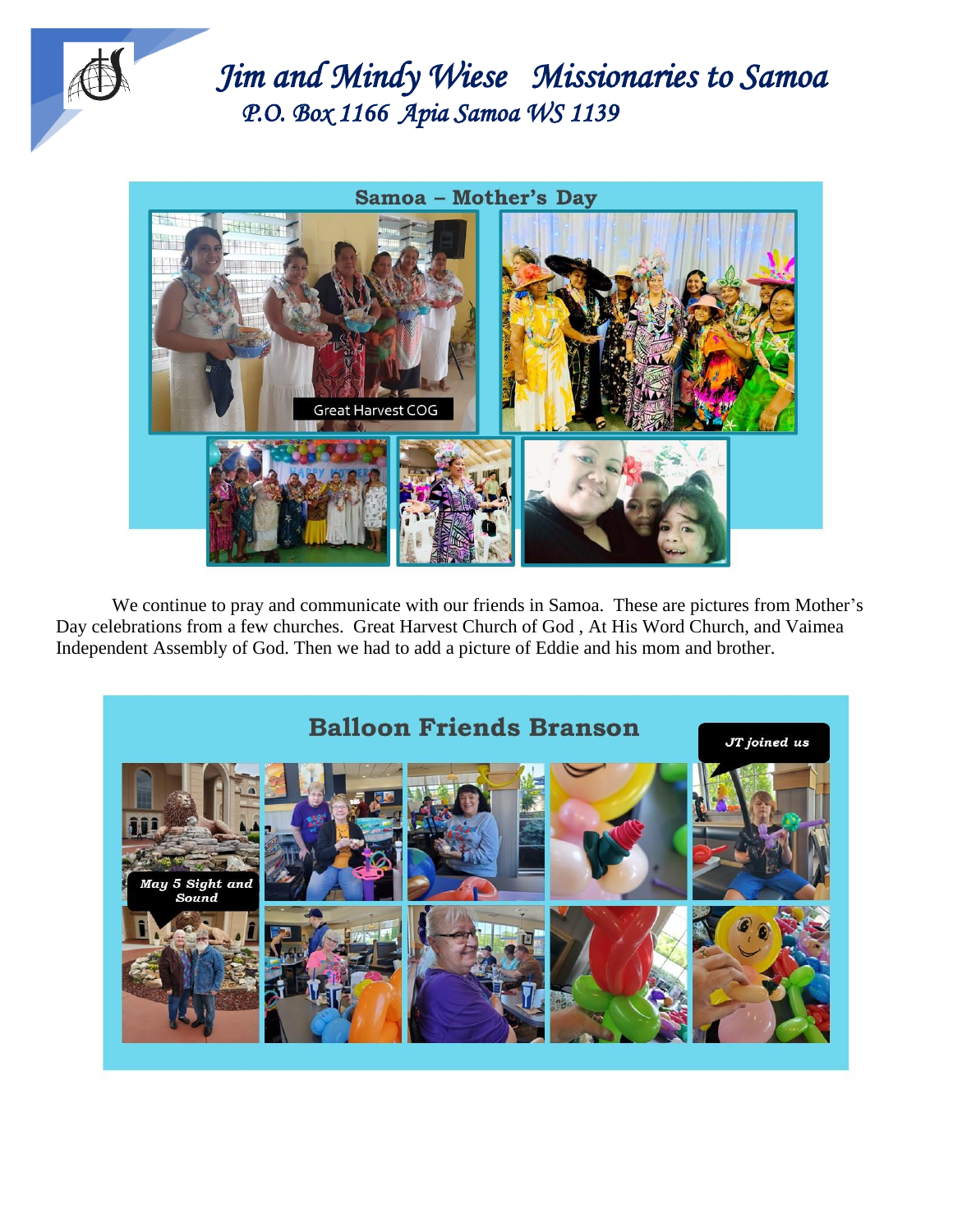## *Jim Jim and Mindy Wiese Missionaries to Samoa P.O. Box 1166 Apia Samoa WS 1139*

 We had opportunity to see Jesus at Sight and Sound theater in Branson for Mindy's Birthday. Then we have had a few Friday's meeting with our "Twisted Sisters" our balloon twisting friends. Mindy enjoys learning new balloons. Our grandson JT got to go with us.

| Sunday                                                                                                               | Mon | Tues Wed                                                                                      | <b>Thurs</b> | Fri | Sat |
|----------------------------------------------------------------------------------------------------------------------|-----|-----------------------------------------------------------------------------------------------|--------------|-----|-----|
| June 5 <sup>th</sup> 10 am<br><b>Crossroads Church of God</b><br>Sedalia Mo<br>Souls Harbor<br><b>Chillicothe Mo</b> |     | <b>Summer Celebration Camp meeting</b><br><b>Deslodge House of Praise</b><br>June 7, 8, 9, 10 |              |     |     |
| June 12th<br><b>Lead Church</b><br><b>Collinsville Mo</b>                                                            |     | June 15th Open Date                                                                           |              |     |     |
| June 19th<br><b>Compass Church</b><br>Marshfield, Mo                                                                 |     | June 22nd<br><b>Cornerstone Church of God</b><br><b>Marionville Missouri</b>                  |              |     |     |
| June 26th<br><b>Covenant Praise Church of God</b><br>Cuba Mo                                                         |     | June 29th Open Date                                                                           |              |     |     |
|                                                                                                                      |     | Call if you would like to schedule and<br>open date<br>(417) 370-0193 Jim Wiese               |              |     |     |

The Blessing Barrel Project. We will be sending 6 barrels in September. We already have two full barrels including 40 new Action Bibles for teaching at the school. The items needed are simple things. Contact us if you would like to donate any of the following items. We have a mailing address.

- 1. Teaching material for Sunday schools. Bible Studies for women.
- 2. Hot Wheel Cars
- 3. Barbie dolls
- 4. Beanie Babies
- 5. Children's clothing new if possible. If we send used we have to add fumigation as a step to sending them to Samoa
- 6. Christian children's books

## **Prayer Request and Praises !**

- **1. Continued prayer for the harvest!**
- **2. Prayer as we travel to various churches in USA**
- **3.** Praise Report we have purchased 40 Action Bibles for teaching  $7<sup>th</sup>$  and  $8<sup>th</sup>$  graders in Samoa
- 4. Continue to pray for the Samoa Outreach and Learning Center and future plans
- 5. New home for Great Harvest Church of God. We need a building!
- 6. Samaritan's Purse Operation Christmas Child
- 7. Medical Missions outreach request from local pastors for March 2023
- 8. Mindy's registration as RN to volunteer for Campus of Hope Clinic (on hold)
- 9. Pray that the borders will open as noted in Samoa newspaper. Looking at open borders August  $1<sup>st</sup>$
- 10. Blessing Barrel Project and shipping cost for September 2022

Give online at <https://cogwm.org/projects/james-and-melinda-wiese/> email [livingongrace2015@gmail.com](mailto:livingongrace2015@gmail.com)

In Christ, *Jim and Mindy*

Jim and Mindy Wiese